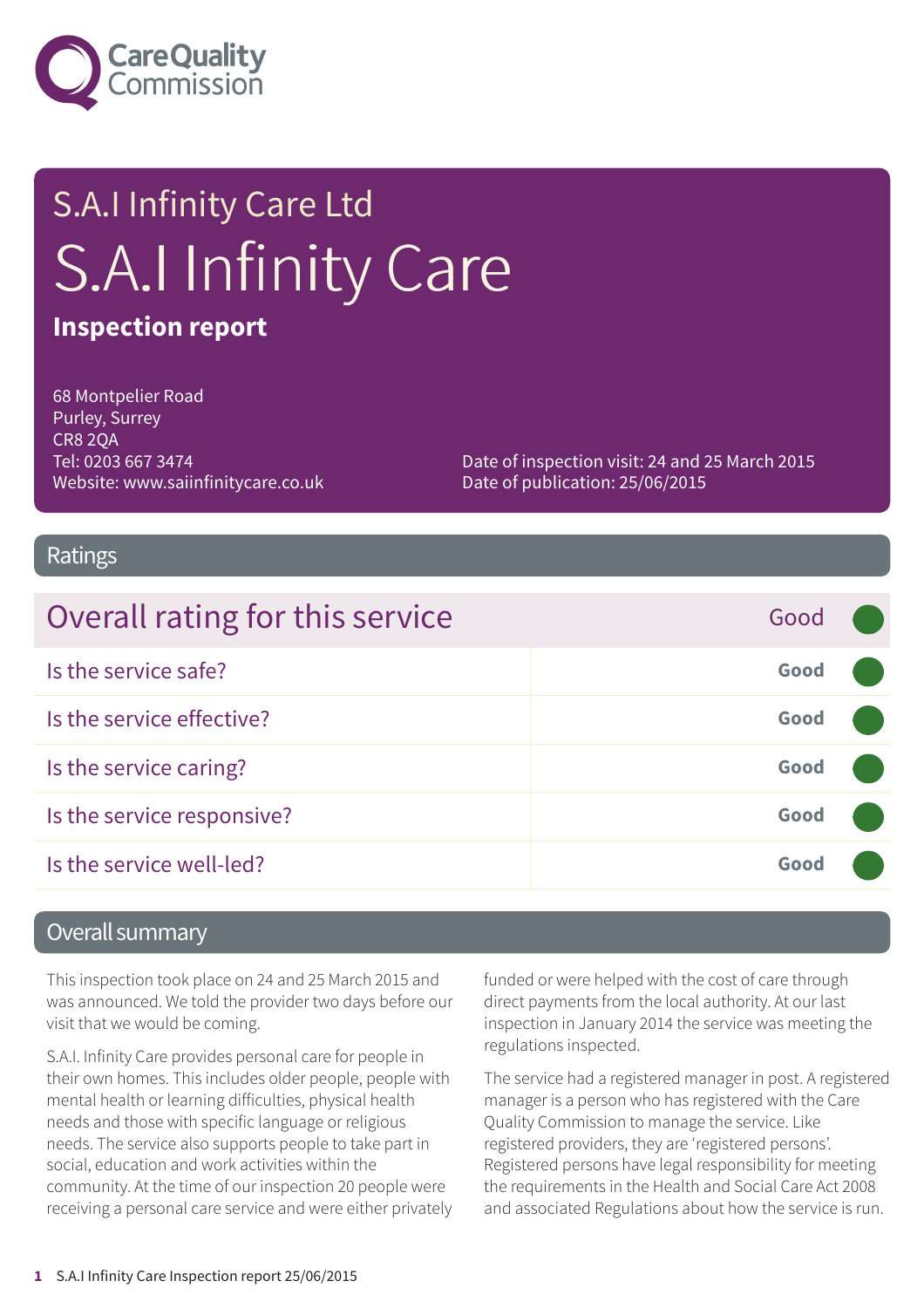# Summary of findings

Care was tailored to meet the needs and aspirations of each person using the service and people were complementary about how the service recognised and responded to their needs. Staff knew the people they were supporting well and provided a personalised service for them. People were involved in creating their own care records. These focused on people as individuals and gave clear information for people and staff using easy to read and pictorial information when needed.

The service used creative ways to make sure people were able to communicate with them. This included people whose first language was not English or who were not able to verbally communicate because of their disability or condition. The registered manager and her staff were committed to helping people express their views and feelings and people told us about the innovative ideas used to help staff understand how they would like to be cared for and to recognise the day to day difficulties and obstacles they may face.

Staff were proactive in the ways they engaged with people who used the service to make sure they always felt welcomed and valued. People were encouraged to meet the office staff and to talk about their worries, concerns or improvements that could be made and these were immediately addressed where possible.

Staff thought of new ways to involve people who used the service to be as independent as they wanted to be and encourage them to follow their own activities and interests in the wider community. The service had regular activity days and worked hard to stop people from feeling lonely or isolated.

People and their relatives told us they felt safe and that staff were trustworthy. There were processes in place to help make sure people were protected from the risk of abuse and staff were aware of safeguarding vulnerable adult's procedures and understood how to safeguard the people they supported.

People were happy with their care and liked the staff that supported them. People told us staff were caring and respectful. People told us they had the same staff to care for them and staff were introduced before they started to work with them. When there were changes to staff people said service would always let them know. Staff explained the methods they used to help maintain people's privacy and dignity.

The service recruited staff for their caring attitude their values and compassion. Staff were then trained with the knowledge they needed to provide good care. Staff training was up to date and the service followed appropriate recruitment practices.

Any risk that people may face was identified by risk assessments and appropriate management plans were put in place to help keep them safe. Care records and risk assessments were regularly reviewed. Staff supported people to attend appointments and liaised with their GP and other healthcare professionals to help meet their health needs.

People were asked about their food and drink choices and these were recorded in their care records. Staff prepared and cooked meals for people when required and made sure meals observed people's cultural and religious needs. People were supported to take their medicine when they needed it.

People and their relatives told us they would complain if they needed to, but have never had to. They all knew who the manager was and felt comfortable speaking with her about any problems.

People were contacted regularly to make sure they were happy with the service. Senior staff carried out spot checks to review the quality of the care provided.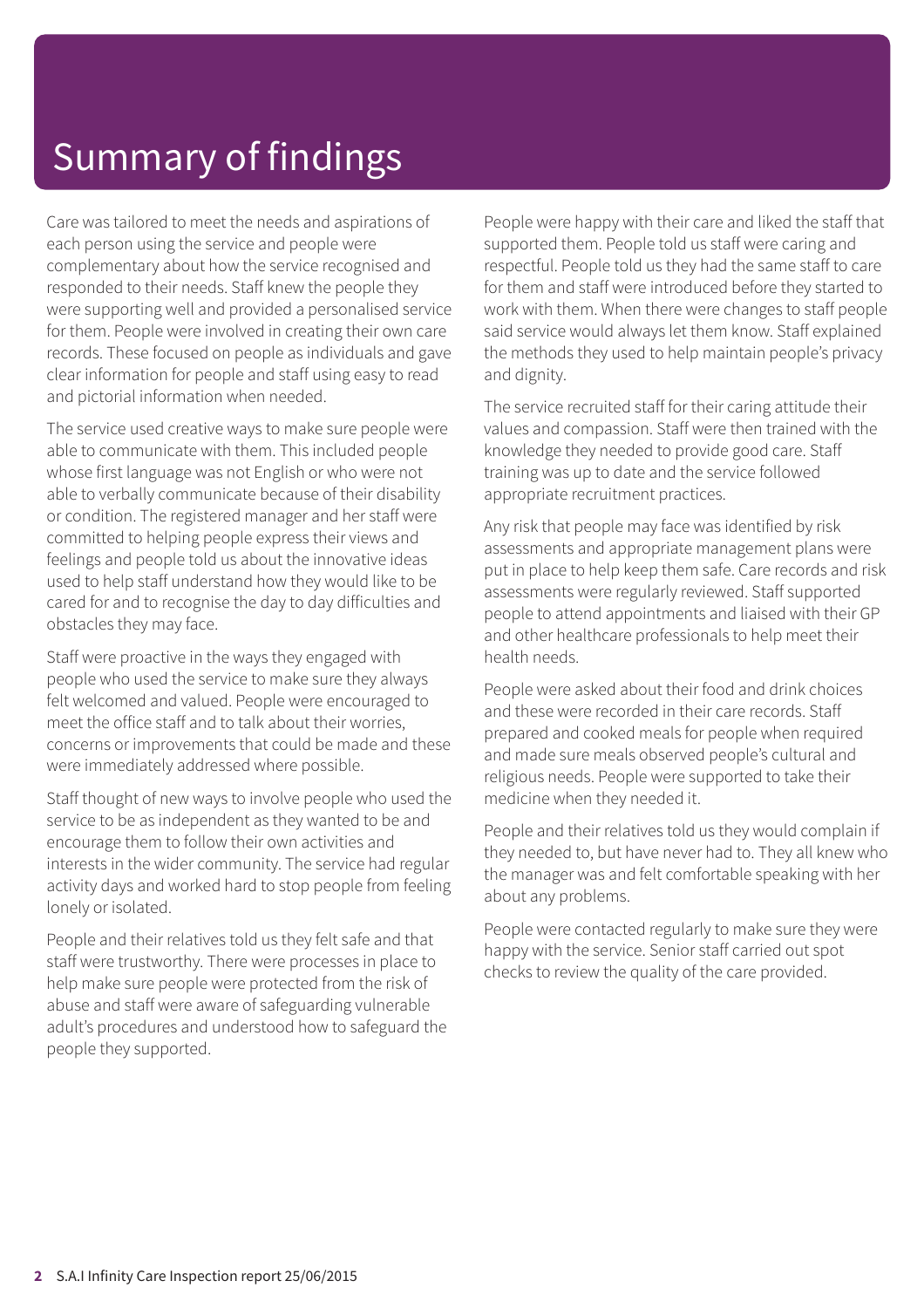#### The five questions we ask about services and what we found

We always ask the following five questions of services.

| Is the service safe?<br>The service was safe. There were processes in place to help make sure people were protected from<br>the risk of abuse and staff were aware of safeguarding vulnerable adult's procedures.<br>People using the service had detailed risk assessments and these were kept under regular review.<br>People were supported to take their medicine safely.                                                                                                                                                                                                                                                  | Good |
|--------------------------------------------------------------------------------------------------------------------------------------------------------------------------------------------------------------------------------------------------------------------------------------------------------------------------------------------------------------------------------------------------------------------------------------------------------------------------------------------------------------------------------------------------------------------------------------------------------------------------------|------|
| The provider had effective staff recruitment and selection processes in place. Appropriate checks<br>were undertaken before staff began to work at the service.                                                                                                                                                                                                                                                                                                                                                                                                                                                                |      |
| Is the service effective?<br>The service was effective. Staff had the skills and knowledge to meet people's needs. Staff received<br>regular training to ensure they had up to date information to undertake their roles and<br>responsibilities. They were aware of the requirements of the Mental Capacity Act 2005.<br>People were supported to eat and drink according to their plan of care.<br>People's health and support needs were assessed and care records reflected this. People were<br>supported to maintain good health and had access to health care professionals, such as doctors,<br>when they needed them. | Good |
| Is the service caring?<br>The service was caring. The service found different ways to help people express themselves and to<br>help staff understand how people would like to be cared for. People and their relatives told us they<br>were very happy with the standard of care and support provided by the service. People felt staff went<br>the extra mile for them when providing care and support. Staff always respected people's privacy and<br>dignity.                                                                                                                                                               | Good |
| Care records were written with people to make them tailored for each individual. The service involved<br>people in activities where they were able to and encouraged people to follow their hobbies and<br>interests.                                                                                                                                                                                                                                                                                                                                                                                                          |      |
| Is the service responsive?<br>The service was responsive. Staff adopted a flexible approach to meet peoples' varied care needs. The<br>service worked with people to plan their care and support .People felt involved in the planning of<br>their care and care records were individualised and person centred. Staff were knowledgeable about<br>people's support needs, their interests, preferences, cultural and religious needs.                                                                                                                                                                                         | Good |
| Staff had established effective ways of communicating with each other and with people who used the<br>service. People were encouraged to access the community and engage in activities that were<br>important to them. Staff found different ways to support people to live as full a life as possible and<br>reduced the risk of people becoming lonely and socially isolated.                                                                                                                                                                                                                                                |      |
| People who used the service and their relatives all felt the staff and manager were approachable<br>knew how to make a complaint if they wished to.                                                                                                                                                                                                                                                                                                                                                                                                                                                                            |      |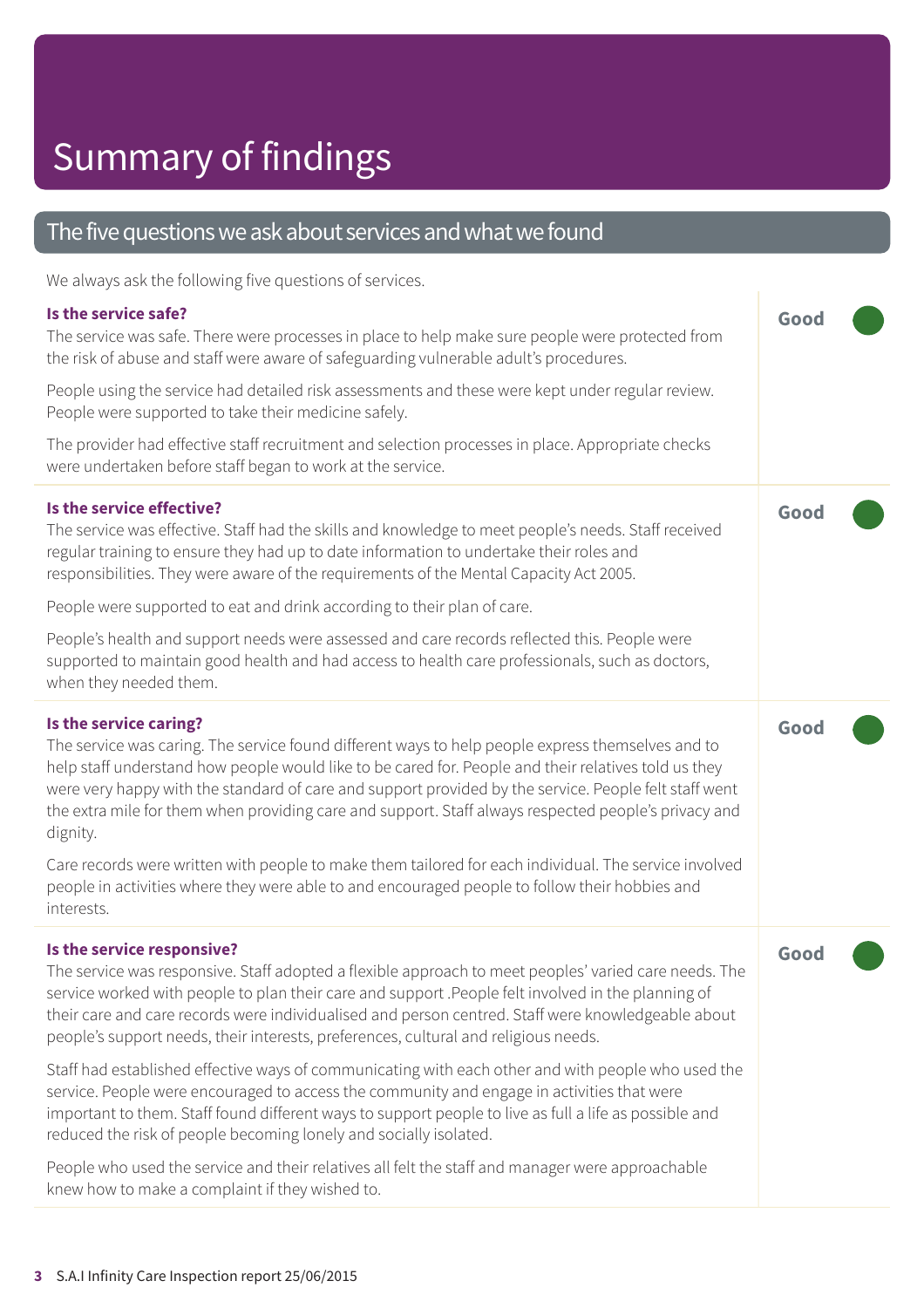# Summary of findings

|  | Is the service well-led? |  |
|--|--------------------------|--|
|  |                          |  |

The service was well-led. People's views and comments were listened to and acted upon in order to improve the quality of the service. Systems were in place to report accidents and incidents.

**Good –––**

Staff felt supported by their manager and were encouraged to report concerns.

The manager regularly checked the quality of the service provided and made sure people were happy with the service they received.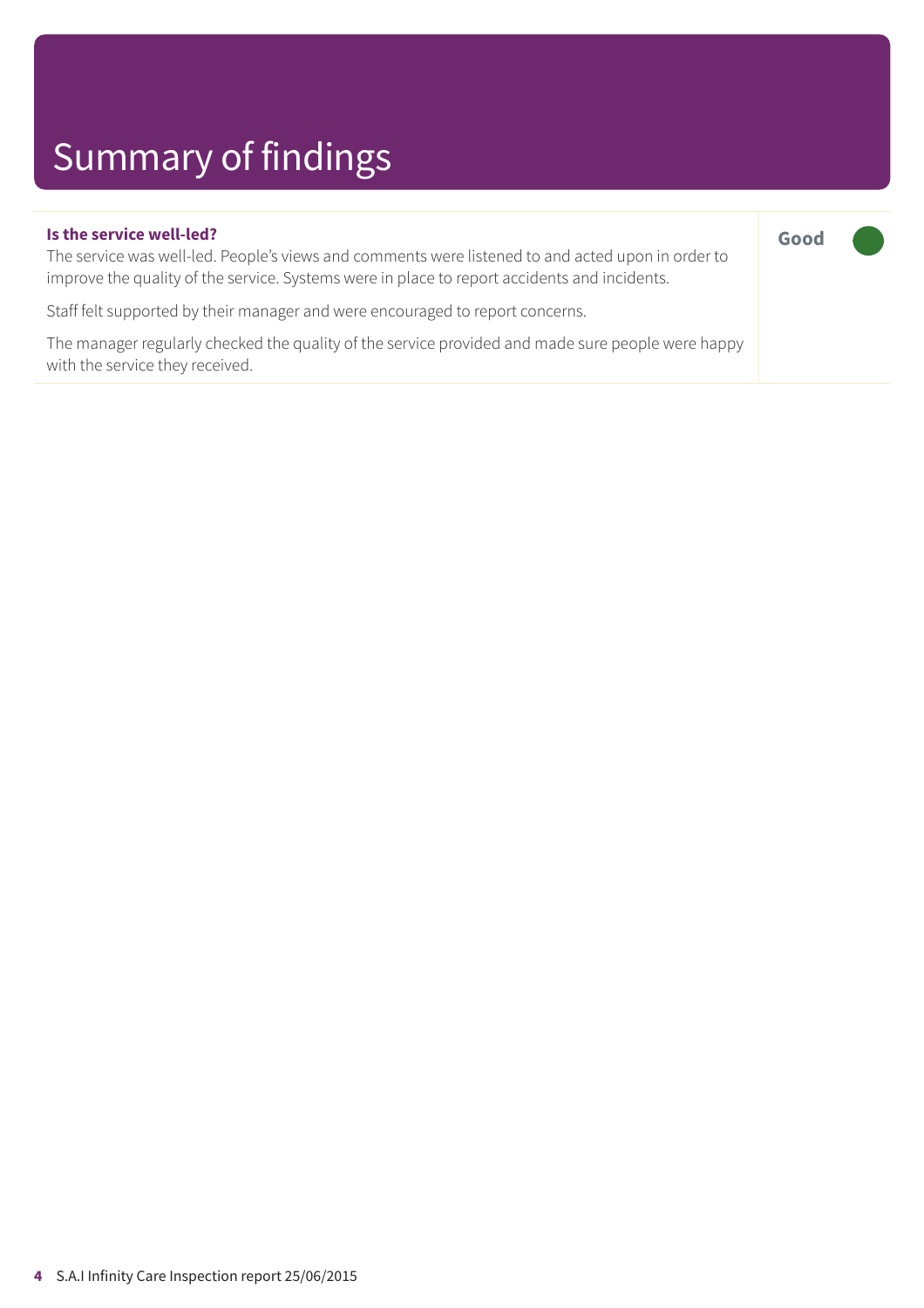

# S.A.I Infinity Care **Detailed findings**

#### Background to this inspection

We carried out this inspection under Section 60 of the Health and Social Care Act 2008 as part of our regulatory functions. This inspection was planned to check whether the provider is meeting the legal requirements and regulations associated with the Health and Social Care Act 2008, to look at the overall quality of the service, and to provide a rating for the service under the Care Act 2014.

The inspection took place on 24 and 25 March 2015 and was announced. We told the provider two days before our visit that we would be coming. We did this because the manager is sometimes out of the office supporting staff or visiting people who use the service. We needed to be sure that they would be in.

The inspection team consisted of one inspector. Before our inspection we reviewed the information we held about the service which included statutory notifications we had received in the last 12 months and the Provider Information Return (PIR) the manager had sent us. The PIR is a form we ask the provider to complete prior to our visit which gives us some key information about the service, including what the service does well, what they could do better and improvements they plan to make.

During our inspection we spoke with two people, four staff members and the deputy manager and the registered manager. We examined four people's care plans, four staff files as well as a range of other records about people's care, staff and how the service was managed. After our inspection we spoke with three more people using the service and one person's relative.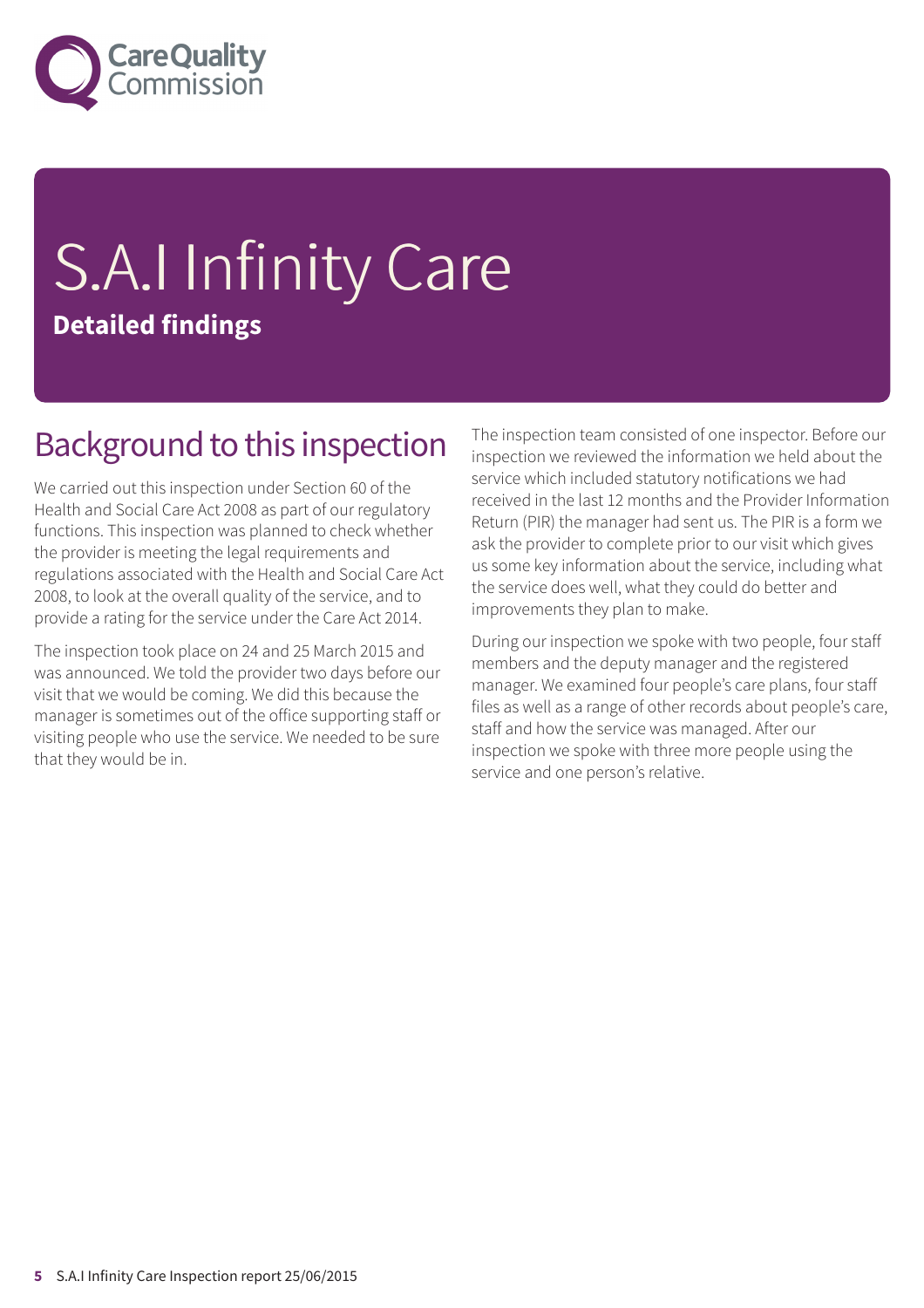## Is the service safe?

#### **Our findings**

People told us they felt safe, they told us, "I feel safer now, than I did with my last agency", "I totally trust the staff" and "The staff are trustworthy."

Staff knew what to do if there were any safeguarding concerns. They understood what abuse was and what they needed to do if they suspected abuse had taken place. Staff told us they would report any witnessed or suspected abuse to their manager. All staff had received training in safeguarding vulnerable adults as part of their induction programme and this was refreshed every year.

Staff followed effective risk management strategies to keep people safe and support their independence. People's care records contained risk assessments, which were up to date and detailed. These assessments identified the hazards that people may face and the support they needed to receive from staff to prevent or appropriately manage these risks. For example, risk assessments related to people's mental and physical health, moving and handling, accessing their local community, handling finances and self- administration of medicines. Staff told us about one person whose needs could change daily. There were detailed plans in place for staff to support the person on their "good and bad" days together with guidance to encourage and promote the person's independence.

Emergency 24 hour on call numbers were clearly printed on each page of the service user's handbook which was given to people when they first started to use the service. People told us they called the office if they needed to and always received a response. All the care staff we spoke with were aware of how to respond in the event of an emergency to ensure people were supported safely.

The service had systems in place to manage and report accidents and incidents. The manager told us there had been one accident in the last 12 months. We saw the form used to record the details of any accidents together with action taken at the time, a body map for completion and details of any subsequent actions and outcomes.

People told us their care staff arrived promptly and would stay the allotted amount of time. If there were any

problems they said the office would call them. One person told us, "[Staff] are always punctual and stay as long as I need them to." A relative of one person told us, "When our carer went on holiday the office gave us plenty of notice."

We spoke to the manager and deputy manager who told us they always introduced carers to people before they started working with them and tried to keep the same carers with the same people. Everyone we spoke with confirmed they had the same care staff to assist them and they were notified of any changes. One person said, "I have two regular carers and the office tell me if they change." Another person said, "I have two carers and they only change if they are sick or take time off." The manager explained how they ensured there were sufficient numbers of staff available to keep people safe and that staffing levels were determined by the number of people using the service and their needs. This included occasionally using office staff who were also trained care staff and were able to cover staff leave and sickness.

The service followed appropriate recruitment practices. Staff files contained a checklist which clearly identified all the pre-employment checks the provider had obtained in respect of these individuals. This included up to date criminal records checks, at least two satisfactory references from their previous employers, photographic proof of their identity, a completed job application form, a health declaration, their full employment history, interview questions and answers, and proof of their eligibility to work in the UK.

People were supported to take their medicine safely. Most people using the service did not require support when taking their medicine. Where people needed to be prompted, their care records contained details of prescribed medicine and this was reviewed when necessary. Staff noted each time medicine had been taken by the person. The deputy manager explained they realised some people that were new to the service may require additional support with their mediation and we discussed the new medicine administration records they planned to introduce. Some staff had been trained in medicine awareness and the manager confirmed any staff member assisting a person with their medicine had training before starting to work with the person.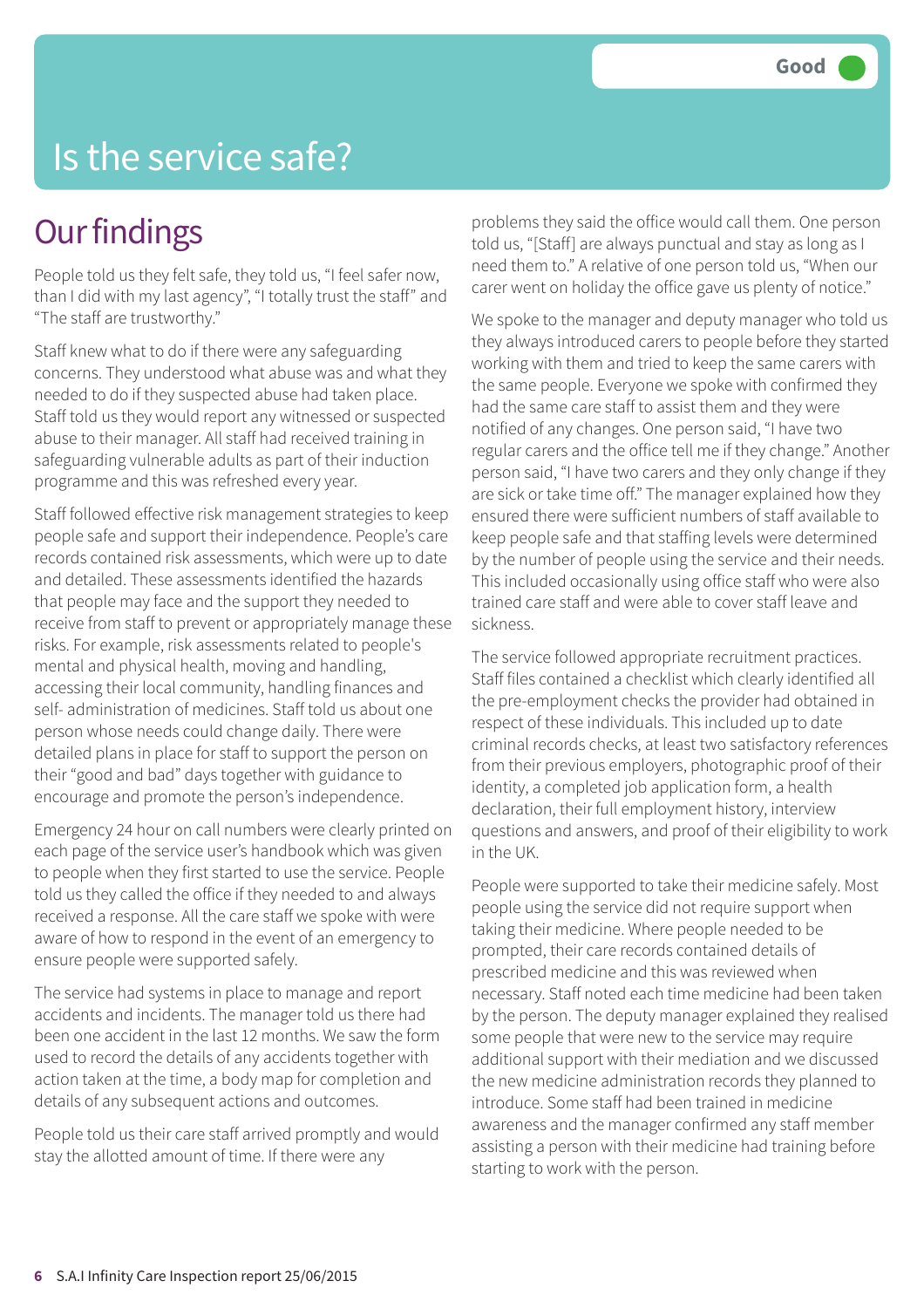# Is the service effective?

### **Our findings**

People told us they were supported by staff who had the skills to meet their needs. One person told us, "Two of my carers have been trained to NVQ level 3 … all my carers have the skills they need." NVQ is a nationally recognised qualification and courses are available for staff that deliver health and social care.

All new staff attended a one day induction when they first started working for the service and completed basic mandatory training during their first 12 months. This included the role of the home carer, first aid awareness, infection control, food hygiene, moving and handling and safeguarding. After induction staff updated their mandatory training either yearly or two yearly depending on the course. Systems were in place to monitor staff training needs and identify when training was due or needed to be refreshed.

Care staff told us they felt they had received all the guidance and training they needed to effectively carry out their roles and responsibilities as well as learn new skills. One member of staff told us, "The induction was really useful and I have had training in things like manual handling, risk assessments and food hygiene." Another told us, "I have had enough training and I would ask if I wanted more."

Staff told us they had regular supervision with their manager. Records confirmed supervision was carried out on a one to one basis every six weeks. An annual appraisal was in place but as the service and staff were all relatively new these had not taken place at the time of our inspection. The deputy manager explained they were on schedule to start appraisals this year.

People were asked to give their consent for care and we saw consent forms in people's care records. These included consent for the agency to provide care, record information and share information with some professionals. We saw consent forms in people's records explaining the importance of people making their own decisions that could affect their life and wellbeing in line with the Mental Capacity Act (MCA) 2005. One person's records gave details

of their relative as having lasting power of attorney for them. This meant they were able to make decisions about the persons welfare when the person was not able to do so themselves.

Staff were aware of the Mental Capacity Act (MCA) 2005. The manager had an MCA policy in place. We discussed the Supreme Court judgement that clarified the meaning of deprivation of liberty, and staff were aware of what processes to follow if they felt a person's normal freedoms and rights were being significantly restricted. This included making an application to the Court of Protection. At the time of our inspection no one using the service was deprived of their liberty and no applications had been made to the Court of Protection.

Where required people were supported to eat and drink appropriately. We met with one person and a staff member on their way to a shopping trip, they told us, "I'm going shopping to get some bread and milk …I can do the cooking myself." One relative told us, "They always ask [my relative] if they would like anything to eat and drink." Staff told us that some people from the Asian community had special dietary needs or liked food prepared in a certain way. We spoke with the care coordinator who explained how they would teach new staff to prepare certain food for people with different cultural needs. They told us, "For many people their menu is a big thing…many will not eat meat. I instruct carers what the procedure is. People tell us what they want and the carers cook a meal from scratch."

People's dietary needs were assessed before they started using the service this included people's likes and dislikes and their cultural and religious needs. Care staff had received training in food hygiene and were aware of safe food handling practices.

People's personal information about their healthcare needs was recorded in their care records. Care records contained details of where healthcare professionals had been involved in people's care, for example, information from the GP and occupational therapists. Staff told us how they would notify the office if people's needs changed and we noted examples of how additional support from various healthcare professionals helped people maintain good health. For example, the service had liaised with the occupational therapist to obtain a hoist for one person when they had problems mobilising.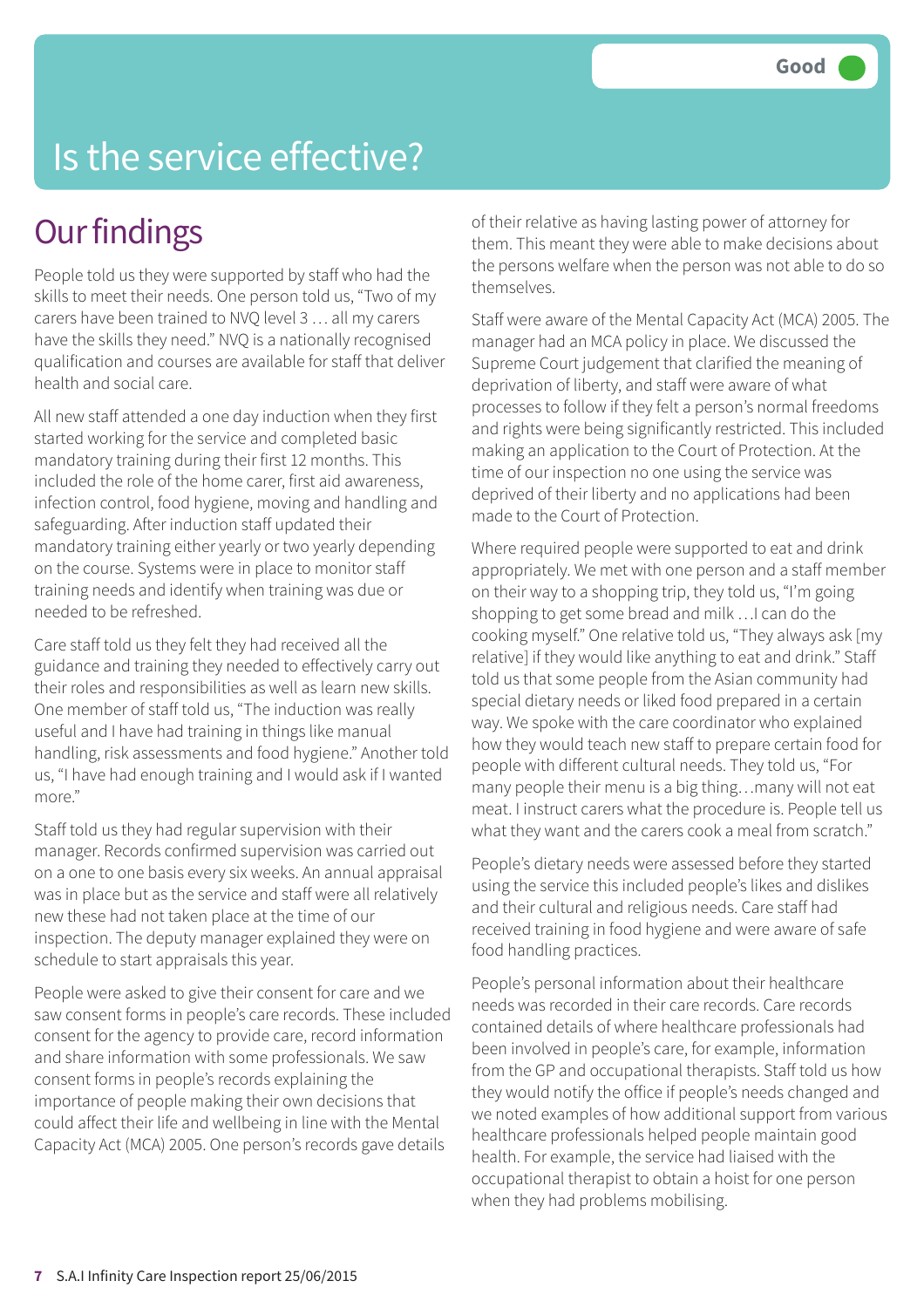# Is the service caring?

#### **Our findings**

All the people we spoke with told us they were very happy with the standard of care and support provided by staff and that they would recommend the service to others. People told us, "[The staff] are very nice, kind and caring", "I have a laugh with them" and "They are really very good." One person was extremely complementary about the service, they told us about their experience with other agencies before moving to S.A.I Infinity Care. They said, "They are way better than other agencies…they surpass my expectations… I have the best care."

All the staff we spoke with told us they enjoyed working with the people they cared for and were committed to providing care that was centred on people's individual needs. Comments included, "I'm very happy, I really enjoy it" and "I enjoy helping people…talking with them…making them laugh."

The service had a strong and visible, person centred culture, they were committed to helping people express their views and were able to demonstrate various ways to help staff understand how people would like to be cared for and highlight the day to day difficulties and obstacles people may face. One person told us that new staff were asked to use their wheelchair to access their home and the outside environment so staff could better understand, from the person's perspective, the daily problems they faced with mobility. They said, "So staff can see what it's really like to be me."

Staff were introduced to people before they started to care for them and people had the same 'team' of staff. This helped to give people continuity in their care and enabled staff to learn how people wanted to be cared for. We heard how the service matched staff to people according to their needs. People's cultural and religious needs were understood, for example, staff who could speak other languages were matched with people who could also speak the same language. One staff member told us, "We try to put carers with the same language and culture with people so there are no problems with communication or food." Staff we spoke with had empathy for the people they cared for and were very knowledgeable about the care and support people needed.

Staff used different ways to engage with people who used the service this included inviting people to the office and

making them feel valued and welcome. During our inspection two people using the service came into the office to chat or sit and have a cup of tea. Staff explained that they encouraged people to come in when they could so they could feel involved, meet the office staff and have a talk about things that mattered to them.

We spoke with one person who had come in for a cup of tea. We observed the relationship between the person and the member of staff that cared for them and noticed they were friendly and comfortable together. They were having a joke and talking about the things the person liked to do, their family and day to day activities. The person was confident discussing their worries and concerns with the staff member who then tried to put the person at ease. For example, they discussed how the person's home monitoring system would work if the person should have a fall and how this could make things easier for the person, if they chose to use it.

Another person came in to the office during our visit had some problems communicating because of their condition. Staff explained the person's history to us and how they involved them in interesting activities to stimulate them and encourage their independence. This included the person sometimes helping them in the office with sticky labels or with sending cards out at Christmas. We saw examples of how the service worked hard to use creative ways to make sure this person had accessible, tailored and inclusive methods available to them to help them communicate. For example, staff had discovered the computer was a good way to connect with the person and had started to use this as a tool to help them make choices about their care. We saw the person was at ease in the office and comfortable with staff and it was apparent they had visited the service on frequent occasions. We observed staff interacted with the person well and spoke with them about the activities they had taken part in and what they would like to do in the future. The person spent some time looking at pictures with staff on the computer to help them decide what they would like to do for their next outing.

One person spoke to us about staff going the extra mile, helping with their day to day affairs or staying longer to complete a task. They told us, "Staff go over and above what they are paid to do." Staff told us about some of the functions and birthday celebrations they had attended outside of normal working hours because they wanted to offer support and encouragement to people. For example,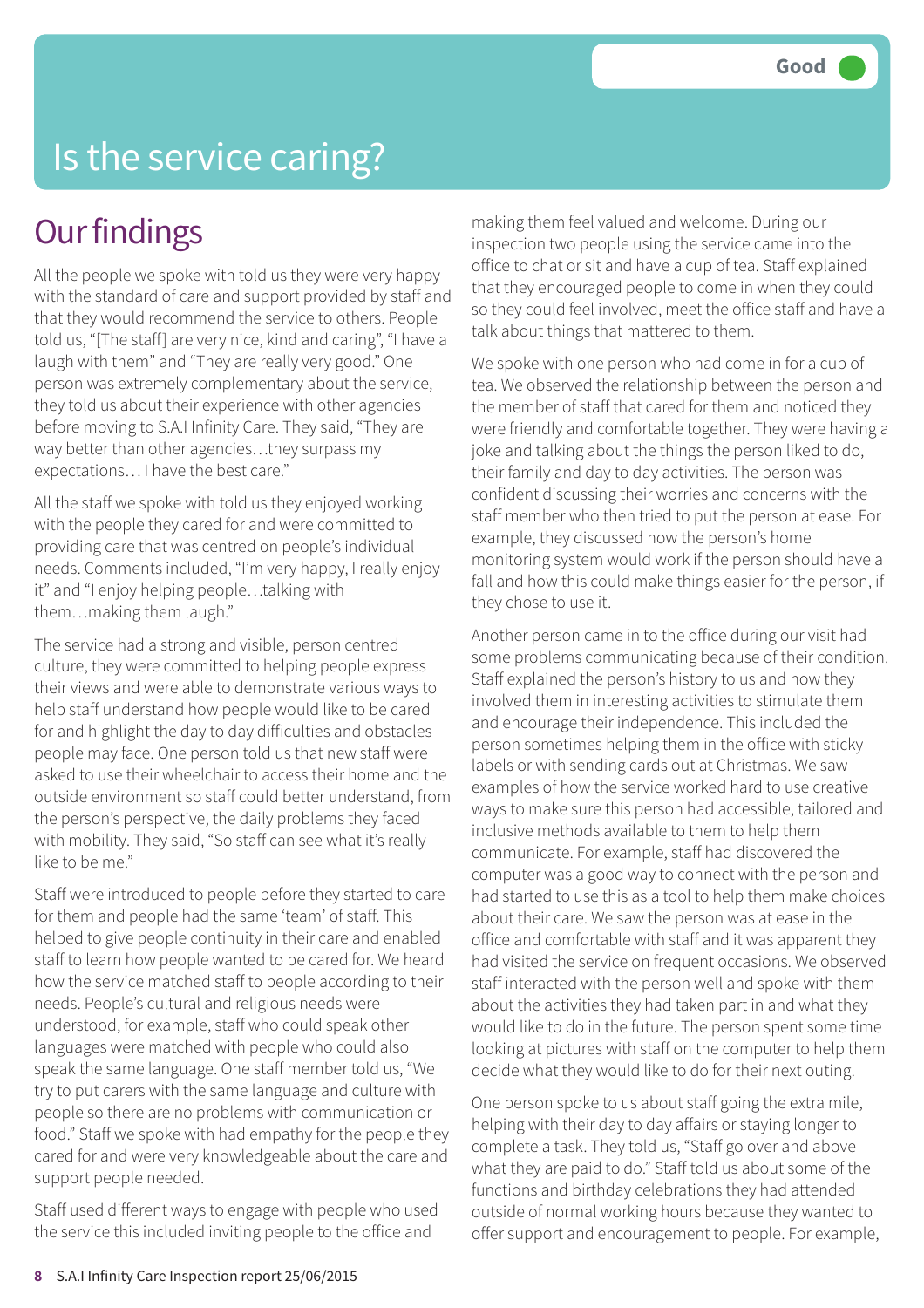### Is the service caring?

one person was acting in a local theatre presentation and some staff went to see them perform. The deputy manager explained how they realised many people were alone last Christmas and they spoke about their aspirations for the future to enable all the people who used the service to have Christmas dinner together if they wished.

People told us they felt fully involved in making decisions about their care. One person told us, "I like things done in a certain way, we are creating a care plan together." Another person said, "I had a care plan when I first started, but basically they always ask if I need more care or if anything has changed." People's care records contained information about how people wanted to be cared for and what was important to them. For example, one person's care records explained how important routine was for them and gave staff guidance on how to plan and support them during their day. Easy read and pictorial care information was available for people when they needed it and photographs or pictures were used throughout people's care records to give clarity and to help people understand how the service was going to help support them.

People's privacy and dignity was always respected while still encouraging people to be independent. Staff told us they were respectful of the people they cared for and were able to consider the differing needs of people and adapt care according to their age, culture and religious beliefs. Staff described how they addressed people by their preferred names, always explained what they were doing and sought permission to carry out personal care tasks. One staff member told us, "I always close the door and give [the person] privacy". Another told us, "I will run a bath but only assist [the person] when they need me to…I always listen to people, to what they have to say." We heard how staff would talk to clients about their choice of food or make shopping lists with them. One staff member said, "We make a shopping list together, but sometimes once we are out [the person] changes their mind, that's fine."

The staff handbook gave guidance to staff and covered the service expectations of them this included respecting people's dignity, independence and individuality. The manager told us they did not necessarily employ people with a care background as they would provide the training they needed, however, they looked for people "with a good heart who are compassionate."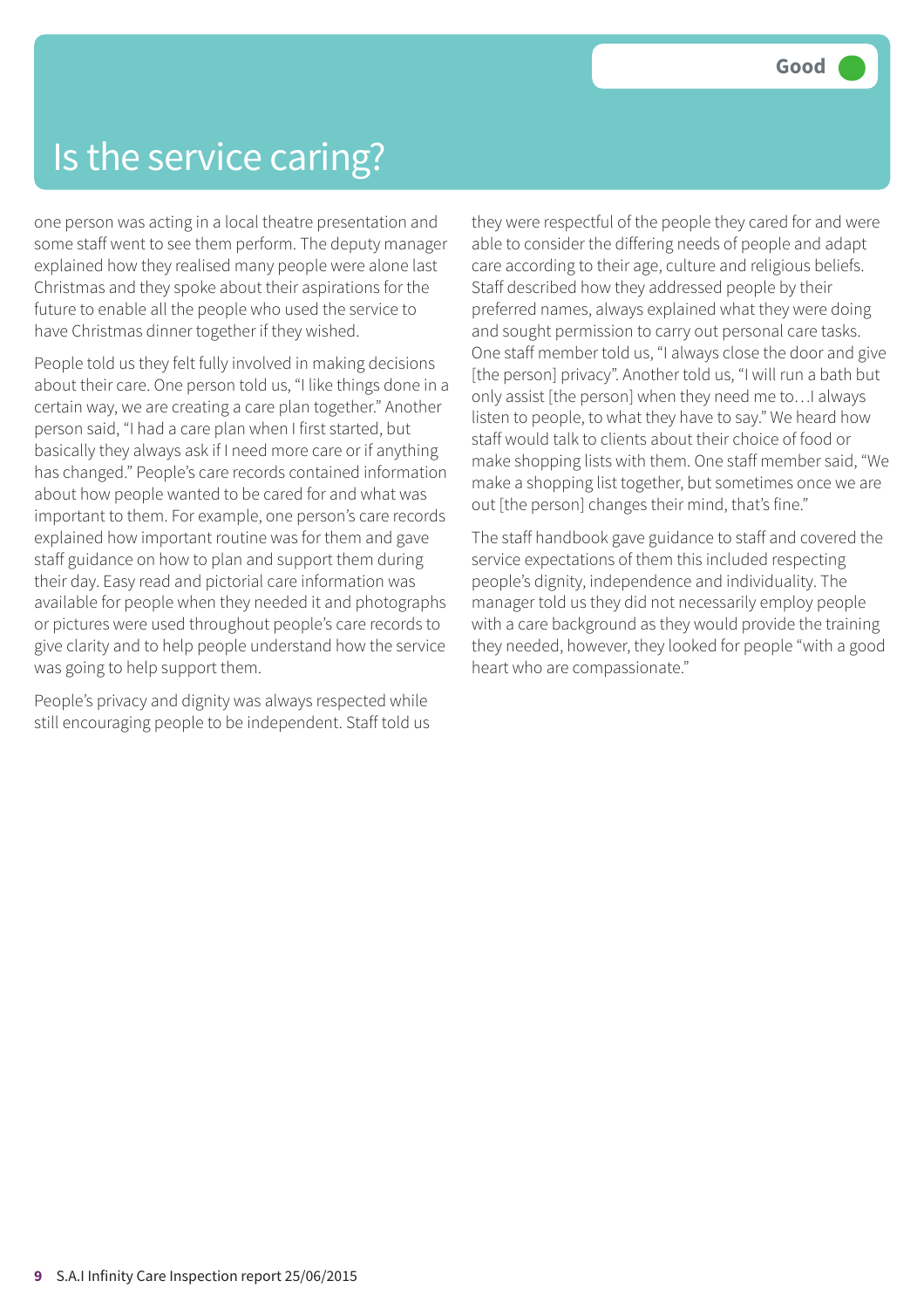# Is the service responsive?

## **Our findings**

People told us they received personalised care that was responsive to their needs. One person told us, "My care plan is fluid it changes all the time …I have very complex needs…I find attention to detail is where [the service's] excellence is." Another person said, "My care was fully assessed when I first started and it's reviewed regularly."

SAI Infinity Care was a small service at the time of our inspection but had adopted a flexible approach to meet the varied needs of the people who used the service. Including older people, people with mental health, learning difficulties, physical health needs and those with specific language or religious needs.

The deputy manager explained how they took time to develop a person's care package, to write a detailed care plan and find the right staff member to provide the person's care. They told us if they were unable to help someone they would be honest with them rather than provide a poor service. They said, "We ask people what their needs are, if it's something we can't do, we will be honest with people." One person who used the service said, "I waited because they said they did not have the carers in place for me but they kept in regular contact to let me know what was going on…they are how all agencies should be."

The service was creative when working with people to plan their care and support. One person told us how they been actively involved in developing a totally personalised care plan that was unique to them. They said, "We are taking pictures and creating a plan so anyone coming in can care for me...I feel safer knowing if a different member of staff came in they would know how to care for me." We looked at this person's care records and noted detailed written guidance for staff on the person's medical condition, signs staff should look out for and what they should expect and how to react in certain circumstances. Photographs helped provide clear information for staff on where certain equipment was kept to help them know how to access and store items when required.

Care records were seen as fundamental to providing good person centred care .They were thorough and reflected people's needs choices and preferences. Some care plans contained photographs and pictures which helped people and staff understand the type of care provided. Staff explained that this really helped with communication for

people whose first language was not English. We saw good examples where guidance was provided to staff to help them support people. One care record contained details to help recognise when the person was depressed and what could be done by staff to help. Another gave information on how one person's needs could change daily because of their medical condition and how staff could act upon this by changing the pattern of care accordingly.

There were systems in place to ensure changes in people's needs were communicated to those who needed to know. Senior staff shared information with each other daily via office meetings, mobile phones and emails. Any changes to people's needs were recorded in people's care plans and healthcare professions contacted where appropriate. Staff confirmed they were in regular contact with the main office and were given the support they needed when there were changes with people's healthcare needs. Staff told us about waiting with people for healthcare professionals or ambulances to arrive and having the flexibly to stay longer with a person, if it was required.

People's likes and dislikes were listed in their care records, for example, one person liked certain cereal and green tea for their breakfast. We saw examples where people's preferences were recorded in an easy ready and pictorial format and staff explained this helped people make choices in their everyday life. People's life history, interests and hobbies were recorded together with details about their family and those people dear to them. There were examples of the music people liked to listen to and how they liked to spend their time.

The service was able to support people to take part in social, education and work activities. We heard how staff were helping one person look for a job as a volunteer to help promote their independence and another person received support to attend a local collage. Once a week people were invited to attend a 'community day' organised by the service. People were encouraged to meet and join in various activities and have the opportunity to participate in the wider community. Pictures were displayed in the office of recent events and these included days out to London, local parks and joining the audience for TV shows. Other pastimes people took part in included, shopping, trips to the local library, bowling and snooker. Staff told us it was important that people did not feel socially isolated and we heard about the different ways the service used their time with people to involve people in various activities if they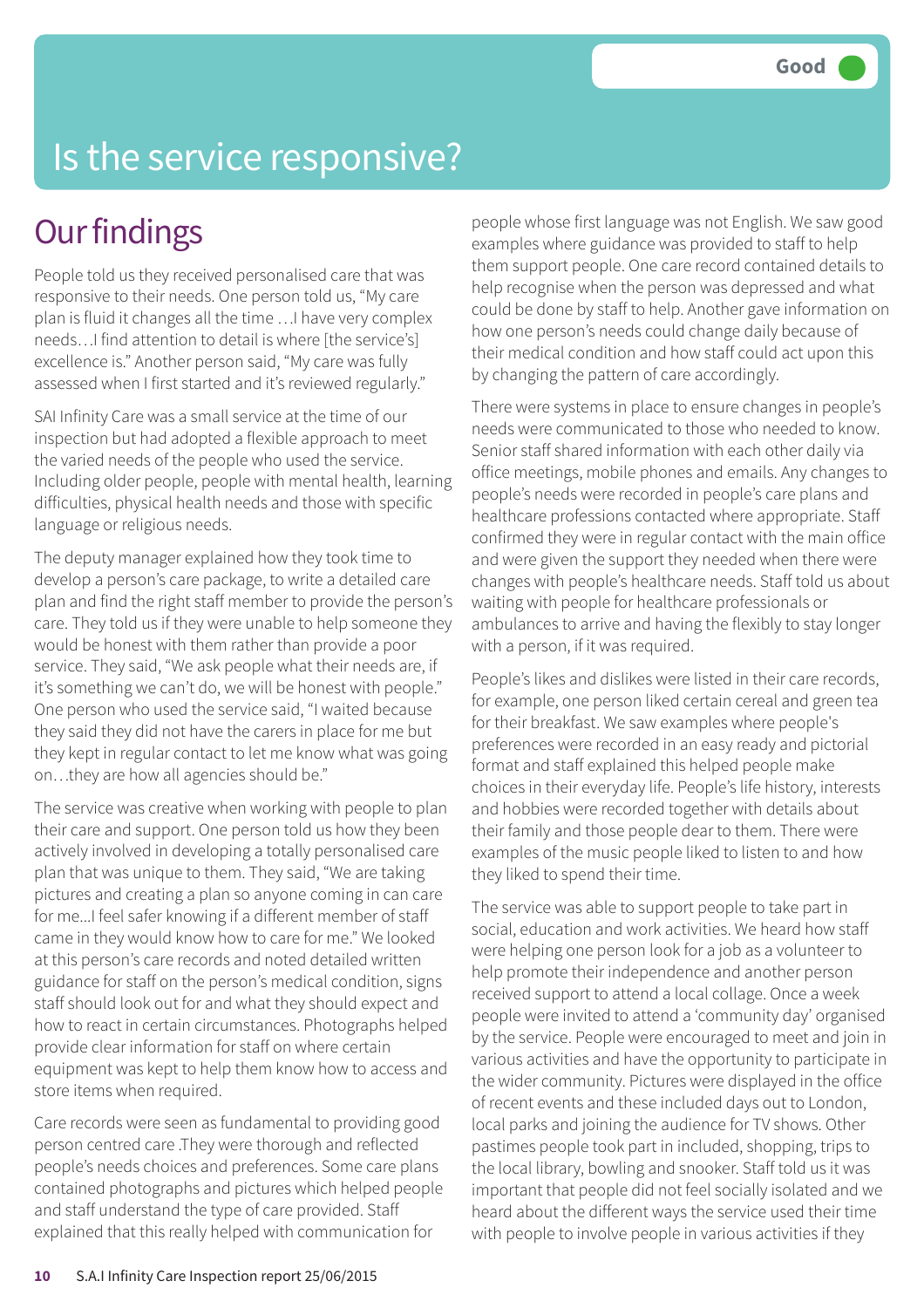### Is the service responsive?

were able to and wanted to. For example, staff cooked a batch of home cooked food to be frozen for one person, so they could reduce food preparation time and have more time to enjoy the activity of their choice.

The service looked at cost effective ways of including everyone who wanted to be involved in activities. For example, we were shown how the service conducted a bus and train assessment to see how people using the service could access the community using public transport. This included details of cost, transport timetables and disabled access, in particular risk assessments for those people using wheelchairs.

The deputy manager explained how they would attend as many outings as they could because it gave them a good opportunity to study the relationship staff had with people, if people were happy and if their needs were being met. We saw how the service was constantly looking for ways to improve and make life better for people. For example, we were shown the research undertaken for plans to involve people in more local community projects such as growing vegetables at a local farm. One person using the service had previously loved to garden and staff hoped this may help them with their depression. We also heard how staff were hoping to raise some money to enable them to invite everyone for a meal at Christmas time. The manager said, "We want to make a difference…we want to change people's lives."

People's care was assessed when they first started using the service and reviews were conducted yearly or before if necessary. Spot checks were carried out to ensure people received the care, treatment and support they needed. The results were recorded, this included any changes to people's care. People told us, "They do spot checks, they turn up to see if everything is OK. Sometimes they just phone to check on you, see how you are. They even phoned after my first day with a new carer to see that everything was OK."

People and their relatives told us they knew who to make a complaint to if they were unhappy but told us they have never needed to. All the people we spoke with were happy with the level of care they received and told us they would recommend the service to others. One person explained, "I have never had to complain about anything, I would definitely recommend this service." Another person said, "I have no complaints but I would speak to the manager if I did have…I have already recommended this service to others."

The service had a procedure which clearly outlined the process and timescales for dealing with complaints. This was detailed in people's handbook that they were given when they first started to use the service. Information also included contact details for the service, the Director of Social Services, the Care Quality Commission and The Local Government Ombudsman. The manager confirmed she had not received any complaints in the last 12 months.